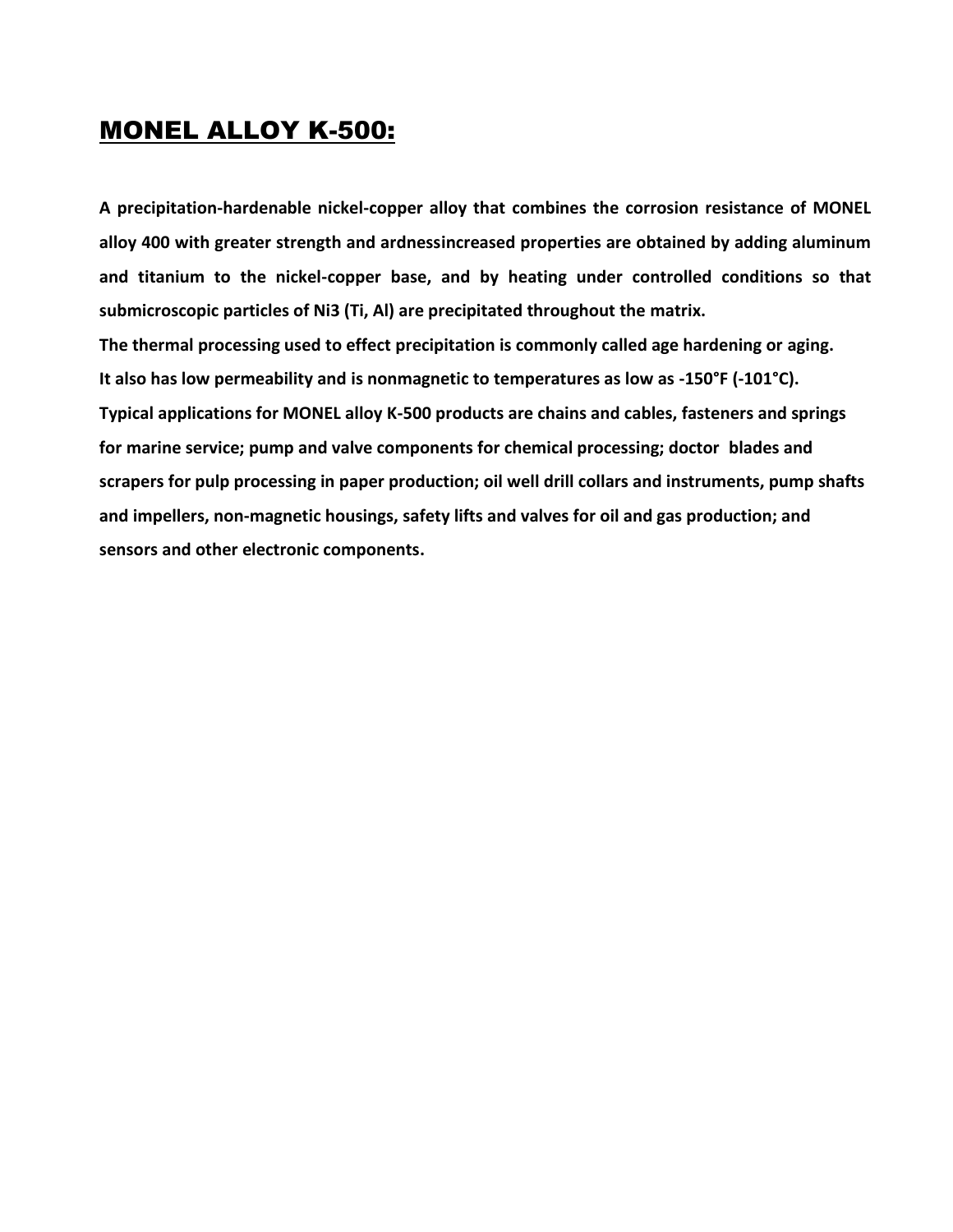## **Chemical properties(Limiting Chemical Composition%)**

| <b>Ni</b>    |              | Mn | Fe                  | S            | Si                       | $Cu$             | Al               |                  |
|--------------|--------------|----|---------------------|--------------|--------------------------|------------------|------------------|------------------|
| 63.0<br>min. | 0.25<br>max. |    | 1.5 max.   2.0 max. | 0.01<br>max. | $\vert$ 0.5 max. $\vert$ | $27.0 -$<br>33.0 | $2.30 -$<br>3.15 | $0.35 -$<br>0.85 |

## **Physical properties**

| <b>Density</b> |         | <b>Melting</b><br>Range |               | <b>Modulus of</b><br><b>Elasticity, 103 ksi</b> | Poisson's<br><b>Ratio</b> |      |  |
|----------------|---------|-------------------------|---------------|-------------------------------------------------|---------------------------|------|--|
| q/cm3          | Ib/in.3 | °F                      | °C            | <b>Tension</b>                                  | <b>Torsion</b>            |      |  |
| 8.44           | 0.305   | 2400-<br>2460           | 1315-<br>1350 | 26.0                                            | 9.5                       | 0.32 |  |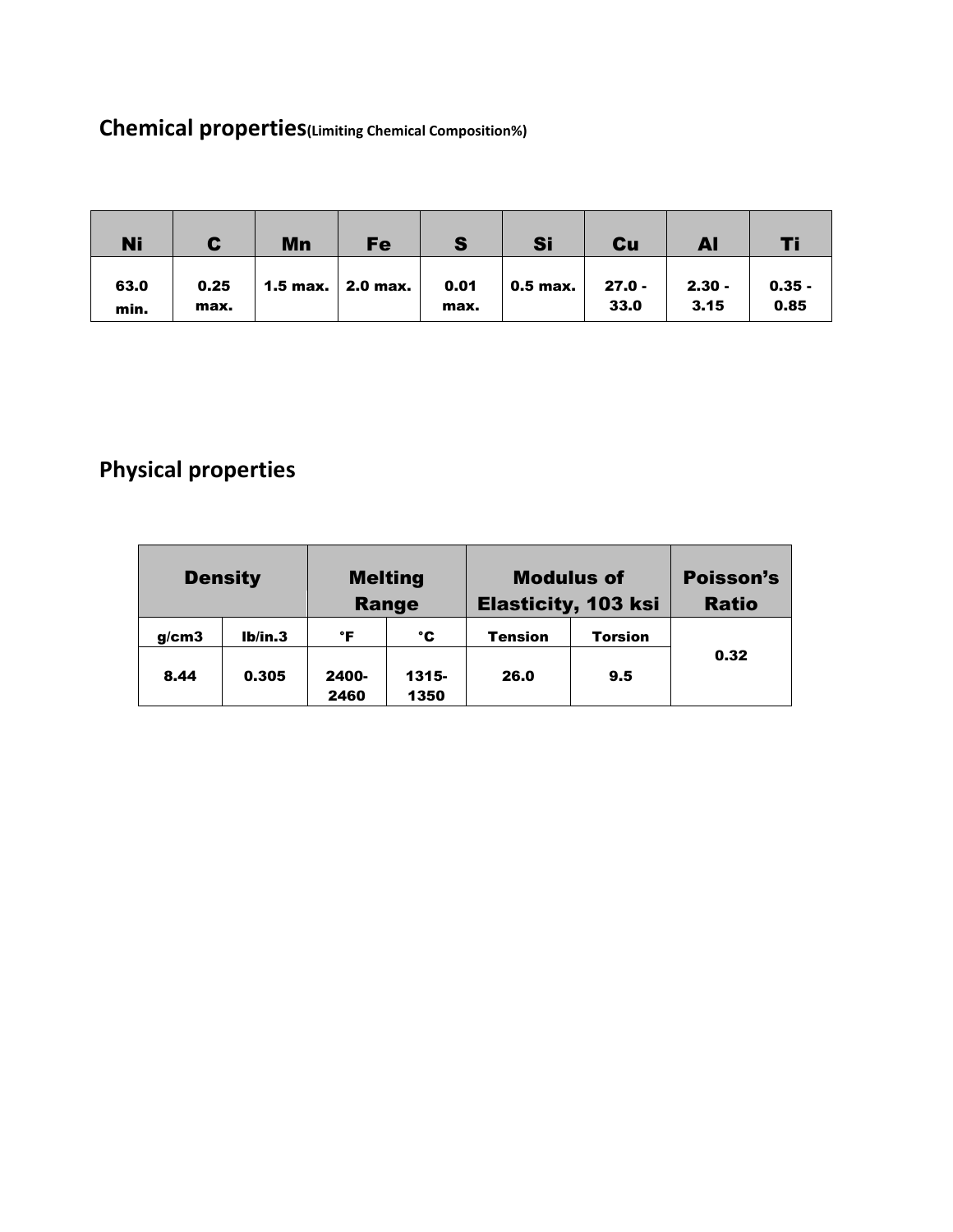# **Mechanical properties**

|                                              | <b>Tensile Strength</b> |           | <b>Yield Strength</b><br>(0.2% Offset) |             | Elongation, | <b>Hardness</b>                 |          |
|----------------------------------------------|-------------------------|-----------|----------------------------------------|-------------|-------------|---------------------------------|----------|
| Form and Condition                           | <b>MPa</b><br>ksi       |           | <b>MPa</b><br>ksl                      |             | %           | <b>Brinell</b><br>$(3000 - kq)$ | Rockwell |
| <b>Rod and Bar</b>                           |                         |           |                                        |             |             |                                 |          |
| <b>Hot-Finished</b>                          | $90 - 155$              | 621-1069  | $40 - 110$                             | 276-758     | $45 - 20$   | 140-315                         | 75B-35C  |
| Hot-Finished, Aged <sup>b</sup>              | 140-190                 | 965-1310  | 100-150                                | 690-1034    | $30 - 20$   | 265-346                         | 27-38C   |
| Hot-Finished, Annealed                       | $90 - 110$              | 621-758   | $40 - 60$                              | 276-414     | $45 - 25$   | 140-185                         | 75-90B   |
| Hot-Finished, Annealed and Aged <sup>b</sup> | 130-165                 | 896-1138  | 85-120                                 | 586-827     | $35 - 20$   | 250-315                         | 24-35C   |
| Cold-Drawn, As-Drawn                         | $100 - 140$             | 690-965   | $70 - 125$                             | 483-862     | $35 - 13$   | 175-260                         | 88B-26C  |
| Cold-Drawn, Aged <sup>b</sup>                | 135-185                 | 931-1276  | 95-160                                 | 655-1103    | $30 - 15$   | 255-370                         | $25-41C$ |
| Cold-Drawn, Annealed                         | $90 - 110$              | 621-758   | $40 - 60$                              | 276-414     | $50 - 25$   | 140-185                         | 75-90B   |
| Cold-Drawn, Annealed and Aged <sup>b</sup>   | 130-190                 | 896-1310  | 85-120                                 | 586-827     | $30 - 20$   | 250-315                         | 24-35C   |
| Sheet, Cold-Rolled, Annealed                 | $90 - 105$              | 621-724   | $40 - 65$                              | 276-448     | $45 - 25$   |                                 | 85B max. |
| Strip, Cold-Rolled                           |                         |           |                                        |             |             |                                 |          |
| Annealed                                     | $90 - 105$              | 621-724   | $40 - 65$                              | 276-448     | $45 - 25$   |                                 | 85B max. |
| Annealed and Aged <sup>b</sup>               | 130-170                 | 896-1172  | $90 - 120$                             | 621-827     | $25 - 15$   |                                 | 24C min. |
| <b>Spring Temper</b>                         | 145-165                 | 1000-1138 | 130-160                                | 896-1103    | $8 - 3$     |                                 | 25C min. |
| Spring Temper, Aged <sup>b</sup>             | 170-220                 | 1172-1517 | 130-195                                | 896-1345    | $10-5$      |                                 | 34C min. |
| Tube and Pipe, Seamless                      |                         |           |                                        |             |             |                                 |          |
| Cold-Drawn, Annealed                         | $90 - 110$              | 621-758   | $40 - 65$                              | 276-448     | $45 - 25$   | ۰                               | 90B max. |
| Cold-Drawn, Annealed and Aged <sup>b</sup>   | 130-180                 | 896-1241  | 85-120                                 | 586-827     | $30 - 15$   |                                 | 24-36C   |
| Cold-Drawn, As-Drawn                         | 110-160                 | 758-1103  | 85-140                                 | 586-965     | $15 - 2$    |                                 | 95B-32C  |
| Cold-Drawn, As-Drawn, Aged <sup>b</sup>      | 140-220                 | 965-1517  | 100-200                                | 690-1379    | $25 - 3$    |                                 | 27-40C   |
| Plate                                        |                         |           |                                        |             |             |                                 |          |
| <b>Hot-Finished</b>                          | $90 - 135$              | 621-931   | $40 - 110$                             | 276-758     | $45 - 20$   | 140-260                         | 75B-26C  |
| Hot-Finished, Aged <sup>b</sup>              | 140-180                 | 965-1241  | 100-135                                | 690-981     | $30 - 20$   | 265-337                         | 27-37C   |
| Wire, Cold Drawn <sup>o</sup>                |                         |           |                                        |             |             |                                 |          |
| Annealed                                     | $80 - 110$              | 552-758   | $35 - 65$                              | $241 - 448$ | $40 - 20$   |                                 |          |
| Annealed and Aged <sup>b</sup>               | 120-150                 | 827-1034  | $90 - 110$                             | 621-758     | $30 - 15$   |                                 |          |
| <b>Spring Temper</b>                         | 145-190                 | 1000-1310 | 130-180                                | 896-1241    | $5 - 2$     |                                 |          |
| Spring Temper, Aged <sup>b</sup>             | 160-200                 | 1103-1379 | 140-190                                | 965-1310    | $8 - 3$     | ۰                               |          |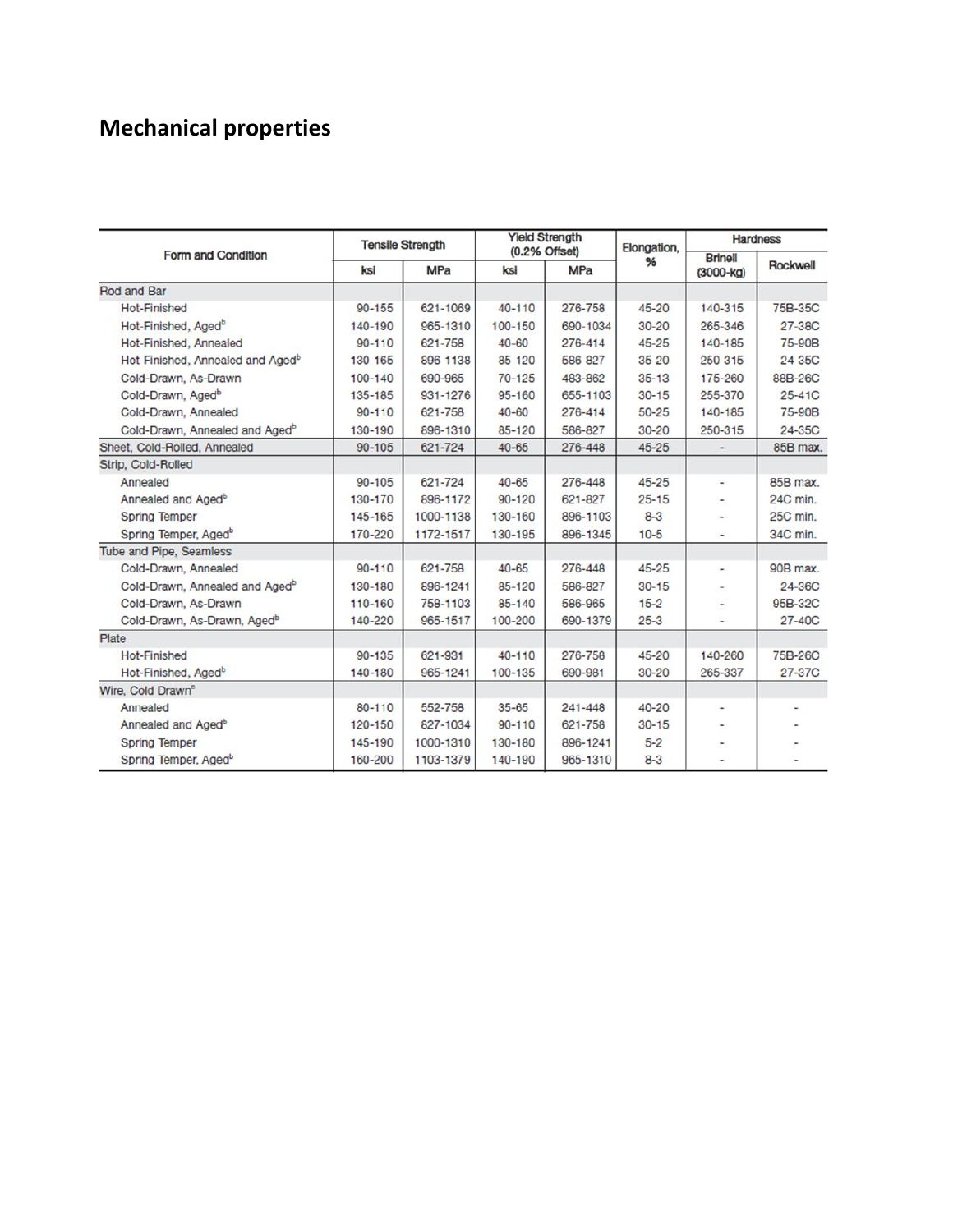#### **Mechanical properties diagram**